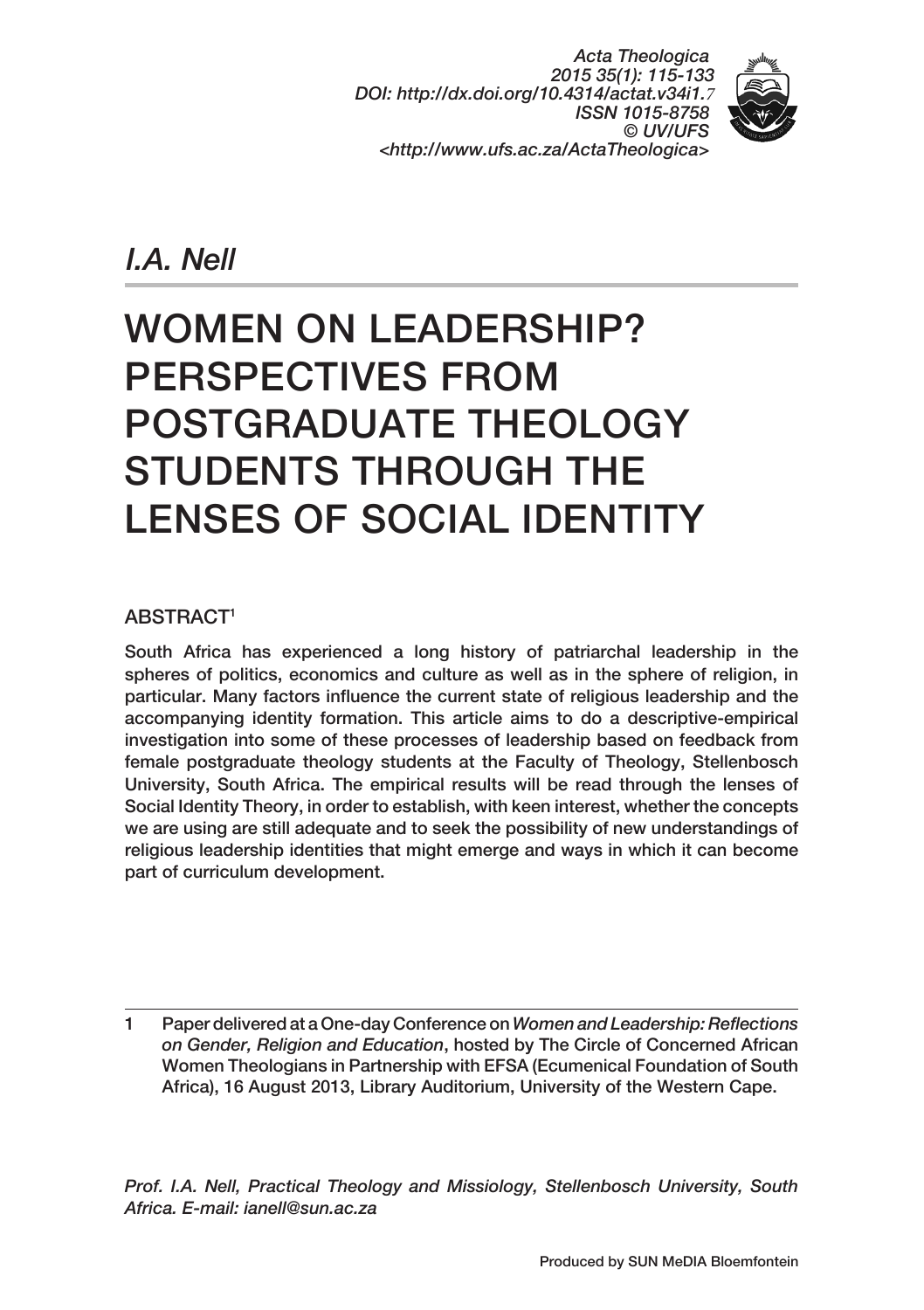### 1. INTRODUCTION

Desmond Tutu, Beyers Naudé, Alan Boesak, Kwame Bediako … These are some of the names that echo when one thinks of religious leaders in South Africa. Africa is the birthplace of mankind; science traces the first forms of human life back to this continent (Van Zyl 2009:12). Africa<sup>2</sup> has shown its immense talent, not only on the sports field but also in literature, art, technology, innovation, and theology. Over the past few decades, Africa has produced nine Nobel laureates, six of whom for peace prizes (Van Zyl 2009:14).

Yet, the absence of women among these names is obvious and it becomes even more obvious when one considers the statistics in the religious sphere. Hendriks *et al.'*s (2012:26‑27) recent publication provides a summary of the gender representation in church offices and seminaries that form part of NetAct.<sup>3</sup> In the second table, the list indicates the total number of pastors in the 25 churches, along with the number of women serving as pastors: "The 25 churches have in total 5 835 pastors, of whom 274 are woman. Thus 4.7% of the pastors in these churches are women." (Hendriks *et al.* 2012:26)

### 2. AIMS OF THIS ARTICLE

This article aims to shed some light on religious leadership in Africa, in general. I shall first investigate the concept and the different perspectives that emerge from the literature. Secondly, I shall examine some perspectives that emerge from the literature as far as women in leadership within the African context are concerned. Thirdly, I shall explore the use of some of the concepts from Social Identity Theory (SIT) as a contribution within the "relational and constructionist paradigms" towards the discourse on women and religious leadership in Africa. I shall then use the concepts from SIT to develop some research questions for a group of women doing postgraduate studies at the Stellenbosch University. Finally, I shall interpret the data from the semi‑structured questionnaires through the lenses of leadership constructs and SIT to evaluate some of the data-produced perspectives on leadership.

<sup>2</sup> In this instance, the reference is to Africa. The article will mainly focus on South African leadership.

<sup>3</sup> NetAct is the Network for African Congregational Theology, with 12 seminaries participating in the activities of the network.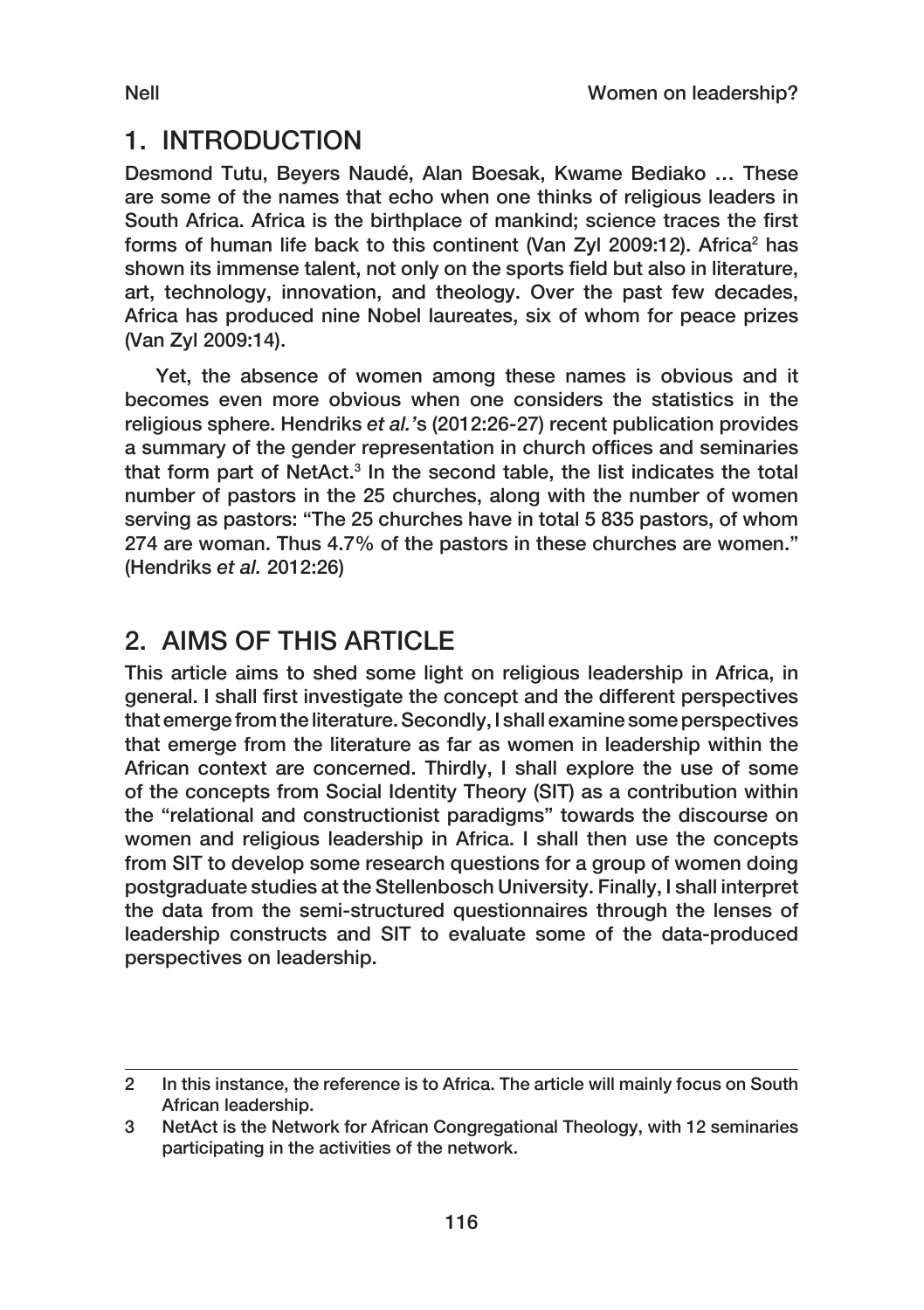### 3. THE CONCEPT OF RELIGIOUS LEADERSHIP

According to Bolden and Kirk (2009:69), the leadership construct has, and always will be, a contested concept. There is no clear-cut general agreement on what leadership entails. Jinkins (2012:308) points to the contested nature of leadership language within a religious discourse:

Though leadership has been an essential aspect of religious life from antiquity, its precise role and significance remain contested to this day in the academy and the church.

In his opinion, one of the main reasons lies in the very definition of the term and the fact that the ways in which the concepts and forms are utilised in many churches "bear[s] the marks of secular ages, especially derived from business, social sciences, and political studies".

Bolden and Kirk (2009) developed four categories that not only provide a framework for the categorisation of different leadership theories, but can also help clarify some of the conceptual contestation with respect to religious leadership:

- *• Essentialist theories* are positioned in an objectivist paradigm, which focuses on identifying leadership traits and behaviours. Leadership is considered to be situated within the person and identity of the leader.
- *• Relational theories* state that leadership resides within the relationship between leaders and followers, and not so much within the leaders themselves. Leadership is, therefore, a group quality. These theories emphasise emergent leadership processes and the distribution of influence and expertise among leaders and followers.
- *• Critical theories* focus on the influence that power and political dynamics have in communities and organisations. This sceptical perspective contends that leadership is the outcome of social and psychological processes. Leadership is used to maintain power and status, rather than to empower followers.
- *• Constructionist theories* evaluate how leadership constructs meaning and helps people make sense of situations. Leadership, therefore, resides in narratives, and the leader helps the community reframe its understanding of social problems. These theories emphasise the leader's capacity to solve problems.

This basic framework provides a platform for understanding the complexity of religious leadership in the African context. It is a multidimensional concept that has no universal definition or agreed upon content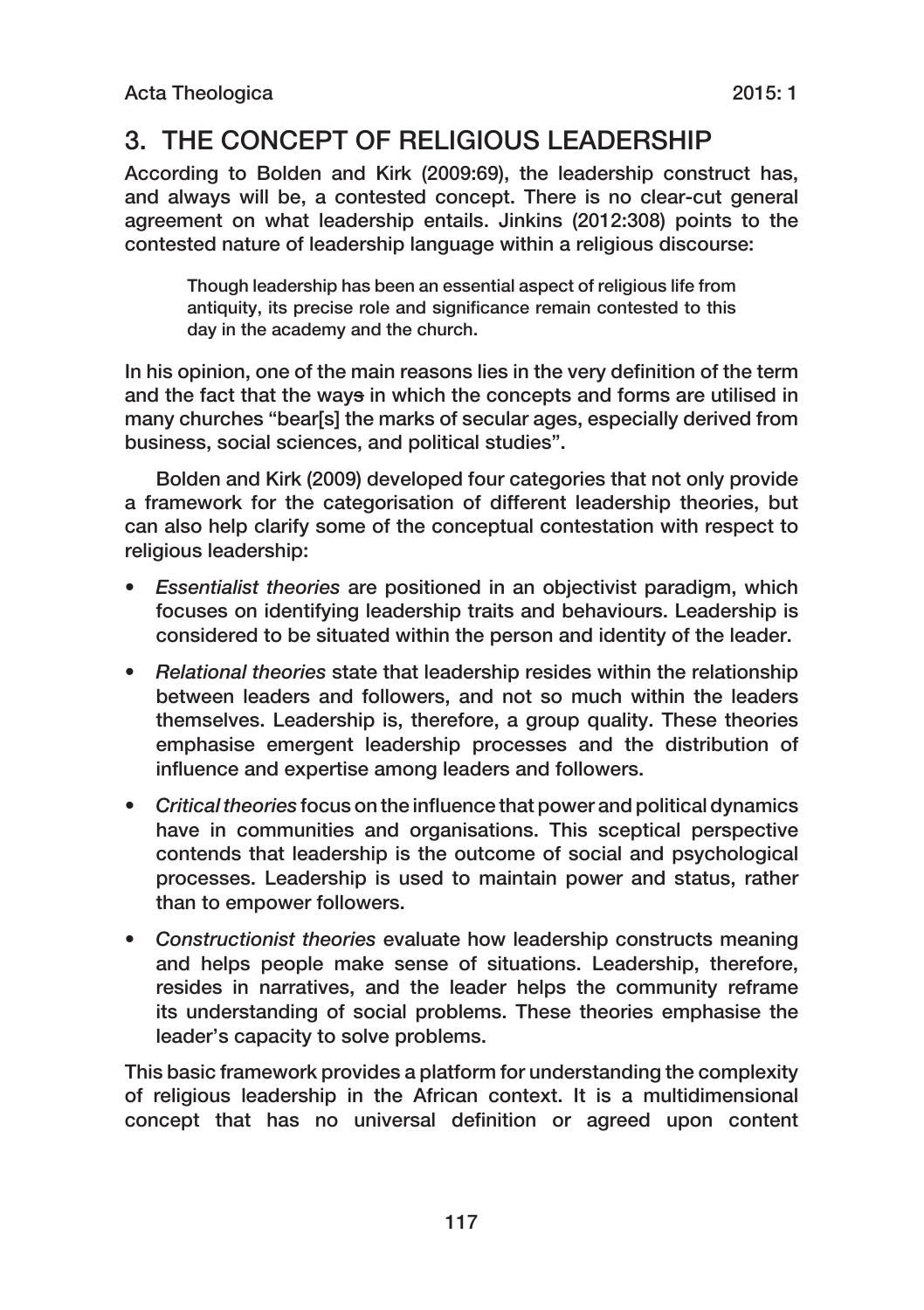(Bolden & Kirk 2009:70). Various researchers have ascribed different meanings to Afro-centric leadership approaches.

When one specifically observes women in leadership within the African context, different perspectives emerge when the literature is reviewed, thus confirming that this phenomenon can be studied through different theoretical lenses. I shall now discuss some of these perspectives.

### 4. WOMEN IN LEADERSHIP

### 4.1 The role of patriarchy

Castells (1997:88) discusses in detail the way in which patriarchy operates as the founding structure of all contemporary societies. Africa has been challenged for centuries by the crises facing this model. Volumes of books have been written on the topic and suffice it to say in this regard that Castells roots patriarchy in its more general forms and in its diverse manifestations, within the context of the family. In his opinion, patriarchy is the most pervasive social institution in recorded history and consists of two elements, namely the dominance of men over women, with the family as the institutional core in which the dominant positions belong to the *pater familias*, and "compulsory heterosexuality", where the influence of patriarchy extends far beyond family life and pervades all institutions of life, including religious life.

However, Castells is convinced that, in the new network society, there is a breakdown of the traditional patriarchal family and the consequent compensations and substitutes for this. It is not quite clear to what degree this is happening in Africa and South Africa. Some scholars are of the opinion that patriarchy is still alive and well, at least in some of the African countries (Phiri 1992, 1997, 2009).

## 4.2 Processes of inculturation

According to Bosch (1991:447), inculturation takes place, because "[t]he Christian faith never exists except as 'translated' into a culture". With the missionary movements and Western colonialism, it is obvious that the church and its leadership structures have been the bearers of culture. In this regard, cultural and religious perceptions of patriarchy and leadership have become what the churches practise, enact and preach. This silent acceptance of colonial modernity is typical of the entire continent of Africa4

<sup>4</sup> Cf Kobia (2003; 2006).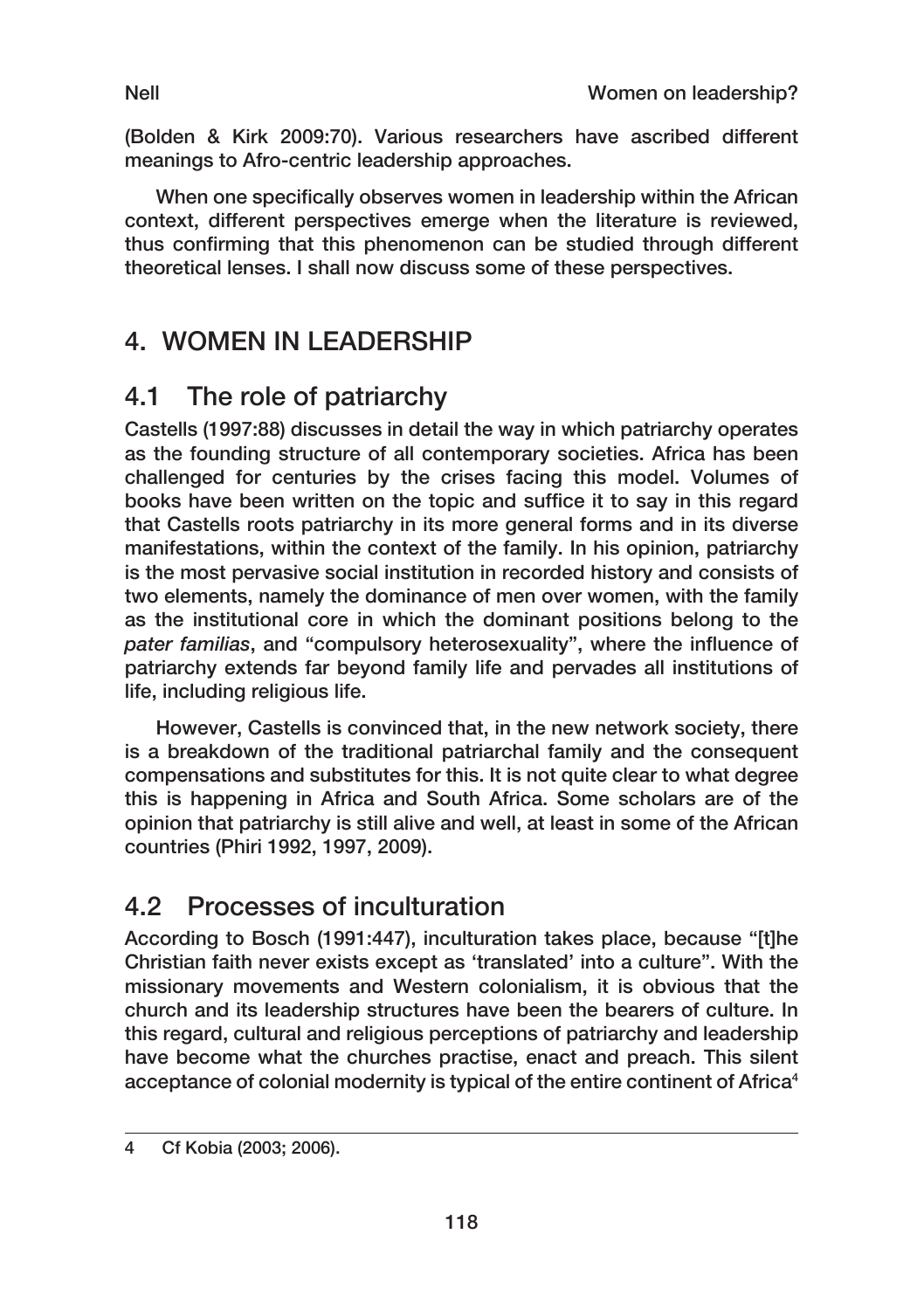#### Acta Theologica 2015: 1

and becomes most obvious in the leadership structures of the churches that originated from the missionary movements.

Phiri (1997:43) writes that, "when Christianity came to Africa, it came as male dominated. Anything that was incompatible with this perspective was crushed. When the Dutch Reformed Church Mission came to Central Malawi, women were excluded from being evangelists, deacons and elders". In her reflection on the way in which the synodical structures operated, Phiri (1997:69) came to this sad conclusion: "When the Synod denied leadership roles in the church to women, what they were saying to them is that they were not of the right gender to be used by God in that capacity."

### 4.3 The role of Scripture and tradition

Claassens (2012:149), along with many other Biblical scholars, points to the way in which "biblical texts play a key role in forming and sustaining a worldview where the males in society are privileged and thus in power". She goes on to point to the patriarchal world view, in many of the Biblical texts, which "contributes to a worldview in contemporary society where the same would be said to be true. In this regard, many women and men have internalized these values and worldview reflected in the biblical text and cannot look at the text (or their world) in any other way."

In part of a course on teaching gender at Stellenbosch University, Claassens helps the students understand in what ways feminist biblical interpretation serves as tool to deconstruct the power of the text to uphold patriarchal values, helping to understand the equality of male and female so that full humanity may be achieved and illustrate in what ways a reconstructed reading of the texts "may serve as a powerful source of resistance in the fight for gender justice" (Claassens 2012:150).

### 4.4 The leadership labyrinth and glass ceiling

It becomes apparent from the literature that the fourth conceptualisation of women in leadership within the African context is known as the "leadership labyrinth", referring to "the invisible barrier preventing women from ascending into elite leadership positions" (Northouse 2010:305). According to Northouse (2010:305), research found that even in female‑dominated occupations, women face the glass ceiling, whereas men (usually White men) appear to ride the "glass escalator" to the top leadership positions.

Once again, noting the statistics provided by Hendriks (2012:27) through the lenses of the leadership labyrinth, this becomes even more obvious if one views the scenario concerning gender representation in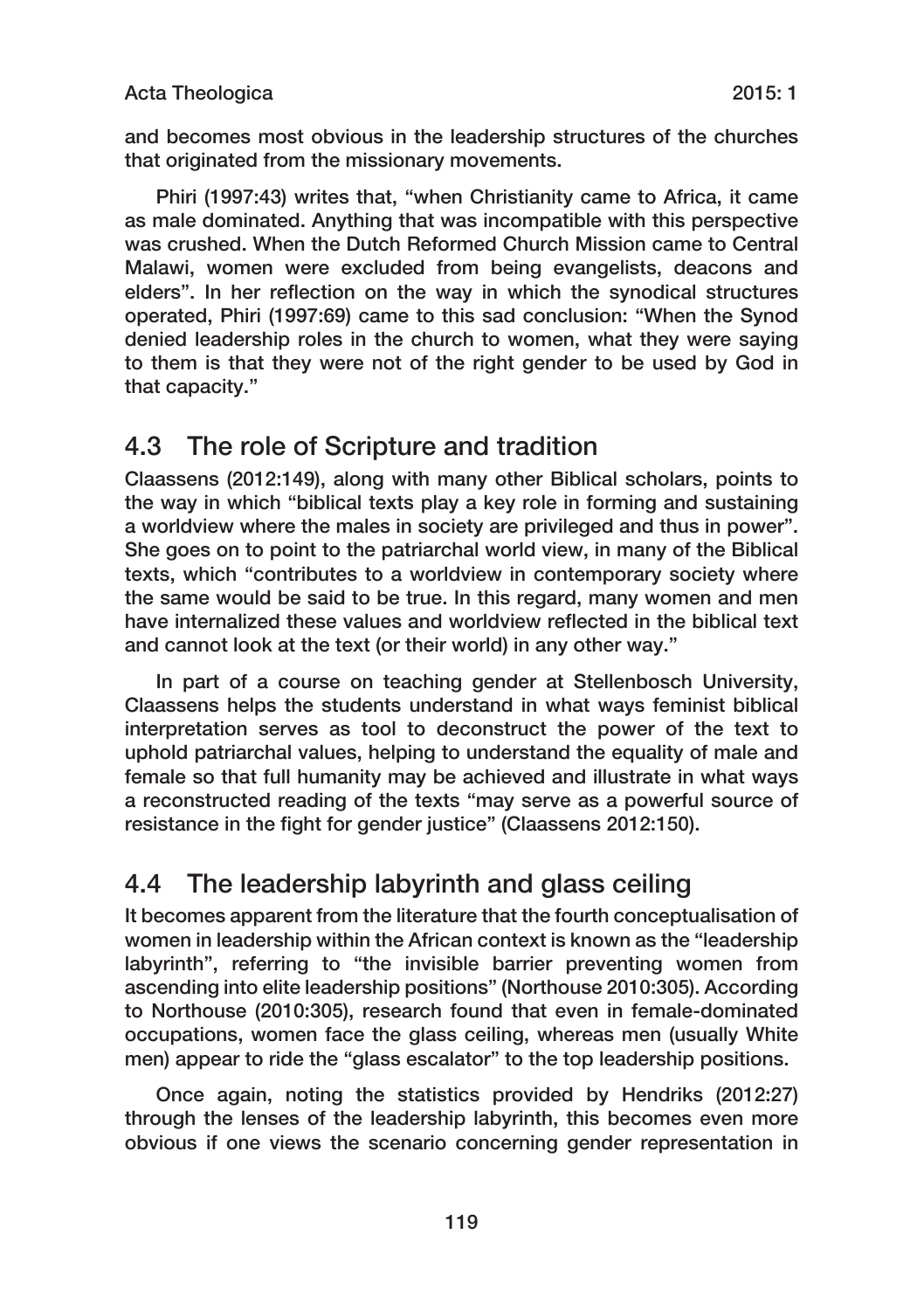church offices and seminaries. In some institutions such as the CCAP: Nkhoma Synod in Malawi, Hefsiba in Mozambique, NETS in Namibia and RTS in Nigeria, there is not a single woman in the leadership structures of these institutions and supporting churches.

To conclude this section, leadership by women in Africa, viewed through the perspectives of patriarchy, inculturation, the role of Scripture and tradition as well as the so‑called leadership labyrinth and glass ceiling, portrays a bleak picture. As noted earlier, Bolden and Kirk (2009:70) propose an emphasis on the relational, critical and constructionist theories in stimulating activities that promote dialogue and the sharing of experiences, with the goal of eliciting new insight and understanding into African leadership. In the next section, I shall explore Social Identity Theory (SIT) as a theory in which one finds a combination of the relational, constructionist and critical theories. I shall then proceed to the empirical section of the research on women in leadership positions.

### 5. SOCIAL IDENTITY THEORY

### 5.1 Introduction

Social Identity Theory (SIT) is a combination of the relational, constructionist and critical theories put forward by Bolden and Kirk (2009). The origins of SIT are found in the pioneering work of Henri Tajfel and John Turner (Haslam *et al.* 2011:45‑64). At the heart of this approach to the study of social groups, there is the notion of "social identity", i.e. "an awareness that one belongs to a particular social group and that this group membership is important and meaningful" (Tajfel *et al.* 1979:35). One can determine why social identity is important for this study, by asking the question that leaders of religious groups would want to ask: Why do people become part of a group? In answer to this, Turner *et al.* (1987), for example, found that human beings become part of a group on a personal level, because they really want to, and, on a group level, because they believe that it is the right thing to do.

### 5.2 Phases in theory formation

According to Haslam *et al.* (2011:50), theory formation around social identity developed through two phases. Tajfelet *et al.* (1979:36) found that, in the *initial phase*, human beings accept a certain group identity as their own in terms of their subjective self‑definitions, and that they tend to describe their own group favourably by positively distinguishing it from other groups in terms of their own values. This is called "positive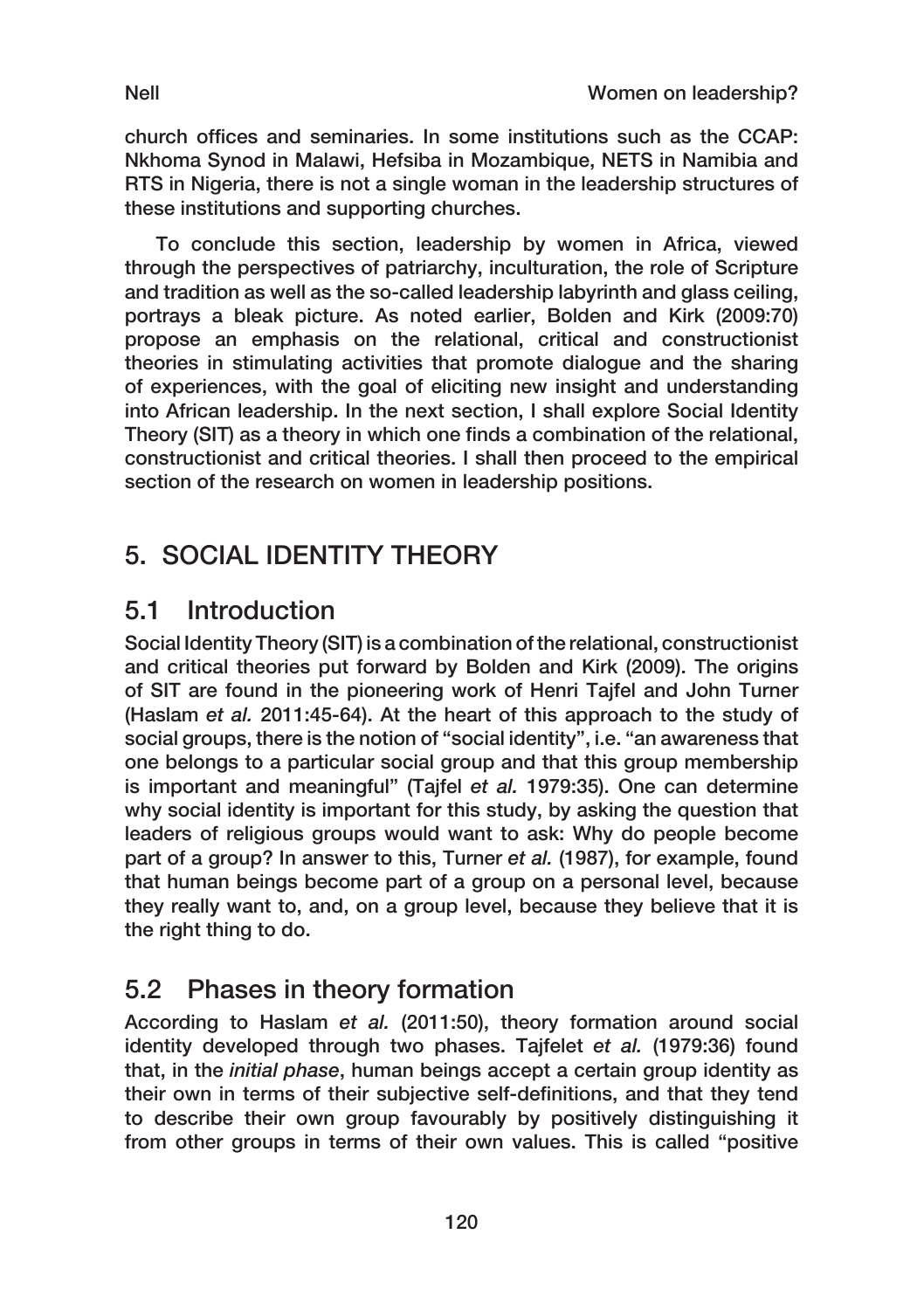distinctiveness". Many factors come into play with positive distinctiveness. There is always a connection between the nature of the group and the social context, and the meaning of social identity can shift depending on whom the group compares itself to. This brings us to the *second phase* in the theory forming of social identity, namely *self‑categorization theory.*

### 5.3 Self‑categorization theory

A study by Turner *et al.* (1987:38‑39) clearly shows that self‑categorization or self‑definition plays the biggest role in group attendance. Thus, we participate in group activities to the extent that it is possible for us to think of ourselves as "we" and not just "I". While the SIT forms the basis for the *action* of the group, the self‑categorization theory emphasises the *psychological process* that underlies the transition of behaviour – that is the behaviour that is informed by a person's understanding of his/her social identity. This leads to the argument that, because definitions about identity have such important social and political consequences, leaders seek ways in which to use these definitions for their own purposes. They often have to work hard to determine a specific version of identity. In this regard, images, metaphors, narratives and anecdotes play an important role.

## 6. EMPIRICAL RESEARCH

### 6.1 Research design

The research design for my empirical research works with an *interpretive perspective in qualitative research*, with its roots in hermeneutics as the study of the theory and practice of interpretation (Henning *et al.* 2010:19‑21). This kind of empirical research aims to provide contextually valid descriptions and interpretations of human actions based on an insider's perspective of people and their world. The research was done by means of a semi‑structured interview schedule (eight questions) with a sample of students in faith communities where they exercise different leadership functions.

SIT formed the basic theoretical framework for the development of the semi‑structured questionnaire. As part of the questions, I asked the interviewees to describe and to tell stories in what Henning *et al.* (2010:53) call "someone's narrative version of her lived experience (as in the phenomenological interview)". Semi‑structured interviews, allowing openness for narrative and lived experience, still need to be interpreted in order to make sense of the data.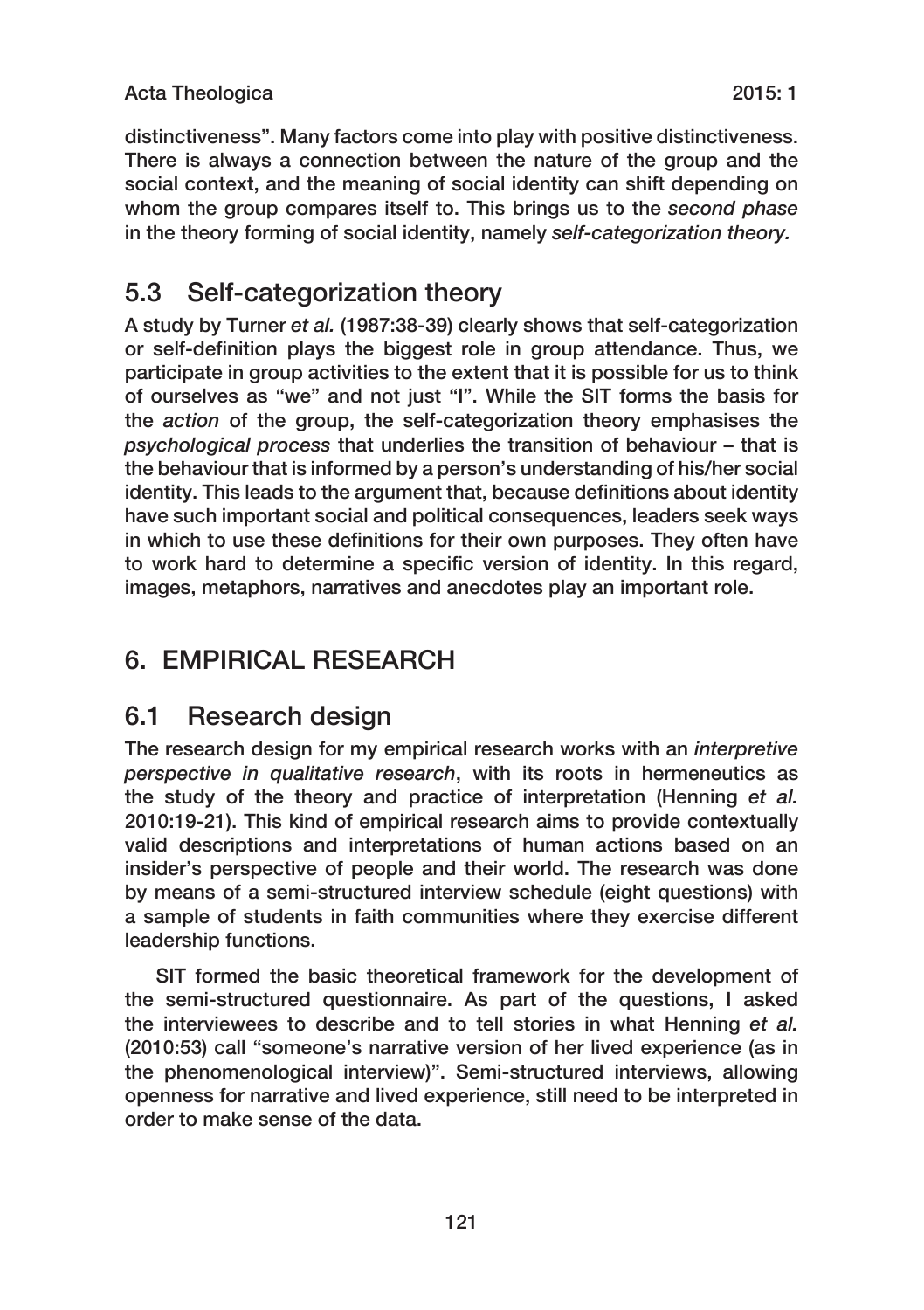Many students from a rich variety of backgrounds and contexts enrol annually for the Postgraduate Diploma in Theology at Stellenbosch University. The diversity of contexts of these students includes countries (culture and language), denominations, social locations, leadership positions, gender, and so on. I shall address two basic research questions. What does one learn about religious leadership from these students that are *unique* to their communities. What are the *most important images* on leadership they use?<sup>5</sup> I decided to take the intake of students during 2012 and 2013 as my unit of analysis.

The population of students is in the vicinity of 20 women students, but I only made use of the responses of 10 students, making certain that they do come from different denominational, age and social backgrounds.<sup>6</sup> The respondents are the following:

- Respondent 1: Lay member (serving on Church Board), Anglican Church, rural area in Northern Kwazulu‑Natal (middle aged).
- Respondent 2: Youth pastor, Dutch Reformed Church, rural area in the Overberg (middle twenties).
- Respondent 3: Lay member (chair of the Church Board), Uniting Reformed Congregation, Cape Flats (Heideveld) (middle aged).
- Respondent 4: Lay member, Dutch Reformed Church, rural area in the Ceres valley (early thirties).
- Respondent 5: Youth pastor, United Presbyterian Church in South Africa, rural area in Southern Kwazulu‑Natal (middle aged).
- Respondent 6: Lay member, Baptist Church, northern suburbs of Cape Town (middle aged).
- Respondent 7: Lay member Anglican Church, southern suburbs of Cape Town (middle aged).
- Respondent 8: Lay member, Anglican Church, Hermanus (middle aged).
- Respondent 9: Youth worker, Dutch Reformed, Stellenbosch (middle twenties).

<sup>5</sup> The two questions form part of a questionnaire consisting of eight questions that explore different aspects of leadership from a Social Identity perspective. I only scrutinised the responses to questions 1 and 6.

<sup>6</sup> In the literature, this is called 'random sampling': "For a probability sample, each member of the population has a known chance of being included in the sample, and *random sampling* is the best-known means for accomplishing this" (Given 2008:799).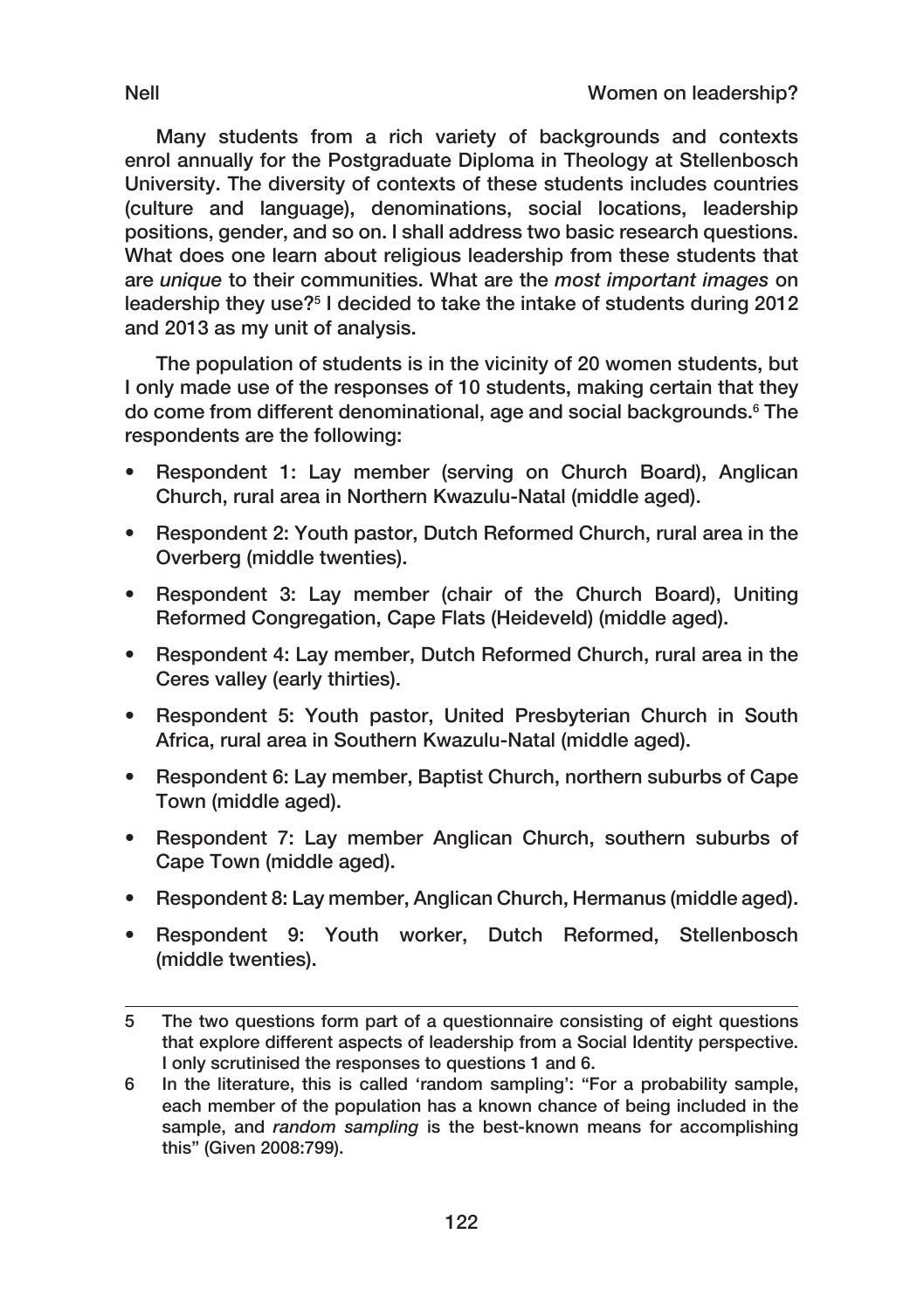• Respondent 10: Lay member, Seventh Day Adventist, Cape Flats (Guguletu) (middle aged).

One of my assumptions was that most of the data would represent "essentialist theories" in light of the fact that the majority of the literature on leadership in Africa concentrates on trait and style theories of leadership. I decided not to pay attention to all the answers to the questions, but rather to concentrate on the answers to two of the eight questions.<sup>7</sup>

### 6.2 Research findings and coding of the data8

### Question 1

You are in conversation with a group of friends. Someone starts to speak about his/her congregation. Describe how you would define to them *what makes your congregation unique* and in what way does it differ from other congregations in your vicinity? The following are the three most prominent codes that emerged from the analysis of the data, along with some examples.

#### Code 1: The Church as place open to all (lay involvement and hospitable)

Many of the respondents view their churches as places where they experience "openness" and the opportunity for lay involvement …

Die gemeenteraad bestaan uit lidmate van die kerk wat in leiersposisies staan en die vergaderings is oop vir enige lidmaat, so het die hele gemeente toegang tot besluite wat in die kerk gemaak word en elkeen se stem tel (Respondent 2).<sup>9</sup>

The uniqueness of our congregation can be ascribed to a number of factors. These include our involvement in the community, our

- 8 Inductive content analysis was used for analysing the data (Creswell 2005). The coding process started with an initial reading of the text, dividing it into segments and identifying codes, and then reducing or combining codes into themes.
- 9 Translation: The Church Board, which is open to any member, consists of members of the congregation who serve in positions of leadership. In this way, the entire congregation does have access to decisions being taken and each person's voice counts.

<sup>7</sup> Space does not allow the researcher to pay attention to the other questions. It is hoped, however, that the data in these answers will be used for further research in the field of leadership.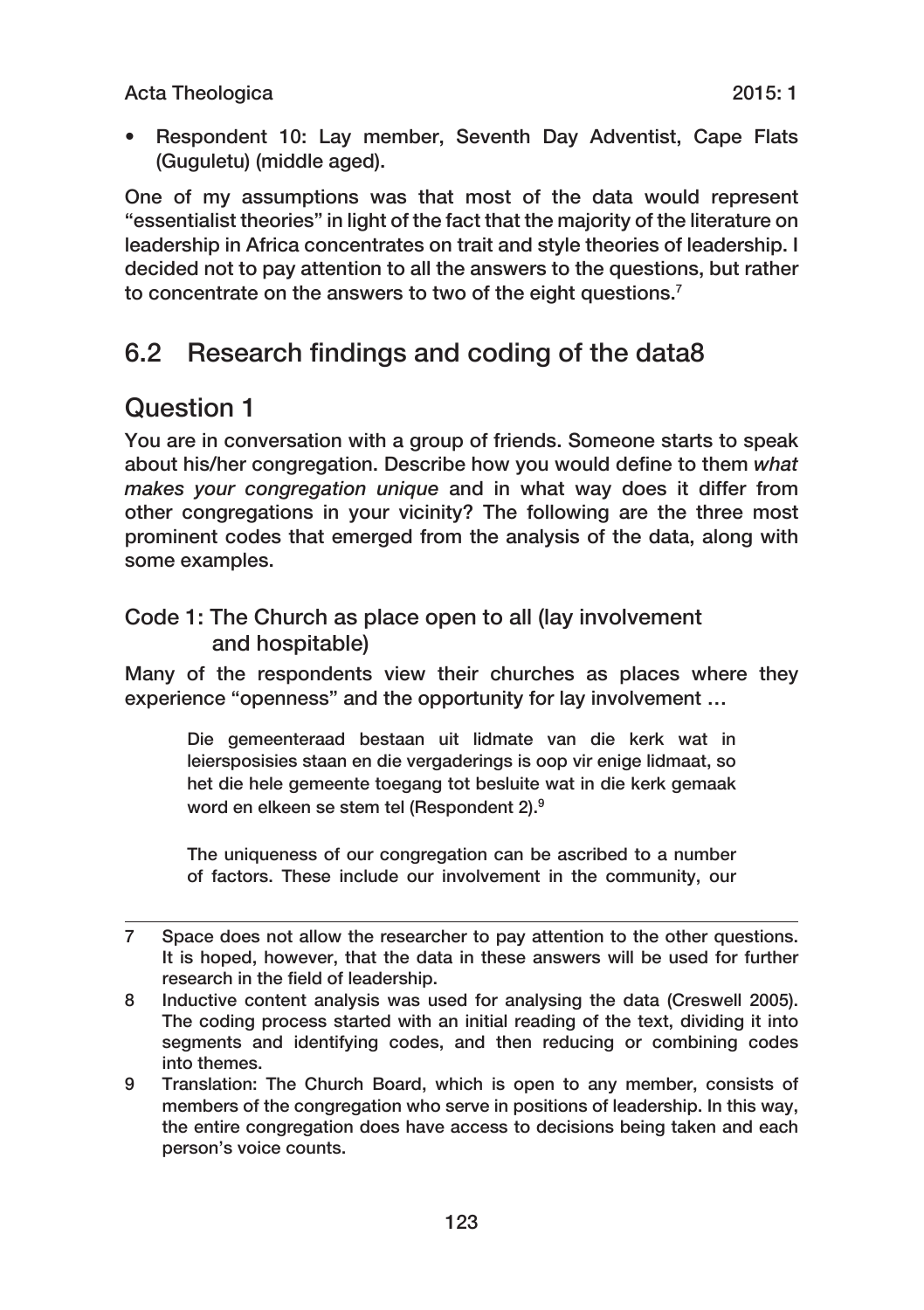openness to change, the fact that the members are very hospitable and our "warm worship services" on a Sunday (Respondent 3).

In my congregation we like to speak about 'disciples' rather than merely the 'Church-goers'. Such recognition thus brings the ministry focused on the laity, so that every congregation member, both the officers and laity, proactively joins in various church ministries according to their spiritual gifts (Respondent 6).

Code 2: The Church as promoter of care, health and well‑being Some of the respondents pointed to the church's involvement in promoting health and well-being:

My congregation values culture and taking care of the environment. One of my congregation's projects is Take Care. It takes care of the elderly and the disabled. The biggest challenge for my congregation is HIV/AIDS and poverty. It therefore has plans to expand Take Care project to include issues of combating HIV/AIDS. My congregation has integrated some of the cultural practices into the church. These are: rituals concerning burials, birth, wedding and the virginity test. This is done with the aim of preventing HIV/AIDS and helping our youth from immoral practice (Respondent 5).

The lifestyle promoted in my faith community is different. We are encouraged to live as vegetarians. For those who still eat meat is an exception. One of our major tasks is to spread the health message to the entire world (Respondent 10).

#### Code 3: The Church as identity bearer

Two of the respondents pointed to the important role of the church in identity formation, although both formulated it negatively:

Ek ervaar dat die gemeente op die oomblik 'n identiteitskrisis beleef. Die amptelike visie van die gemeente is missionaal van aard, maar in praktyk vind daar nie werklike praxis van die missionale, lewendige drie‑enige God deur die gemeente as liggaam van Christus plaas nie. Die fokus in die gemeente is nie op die onderskeiding van God se wil vir die huidige situasie van die gemeente nie, maar wel eerder op behoud en rehabilitasie (Respondent 4).10

<sup>10</sup> Translation: I feel that our congregation is currently experiencing an identity crisis. The formal vision of the congregation is missional, but, in practice, there is not a missional praxis through the living Tri‑une God as body of Christ. The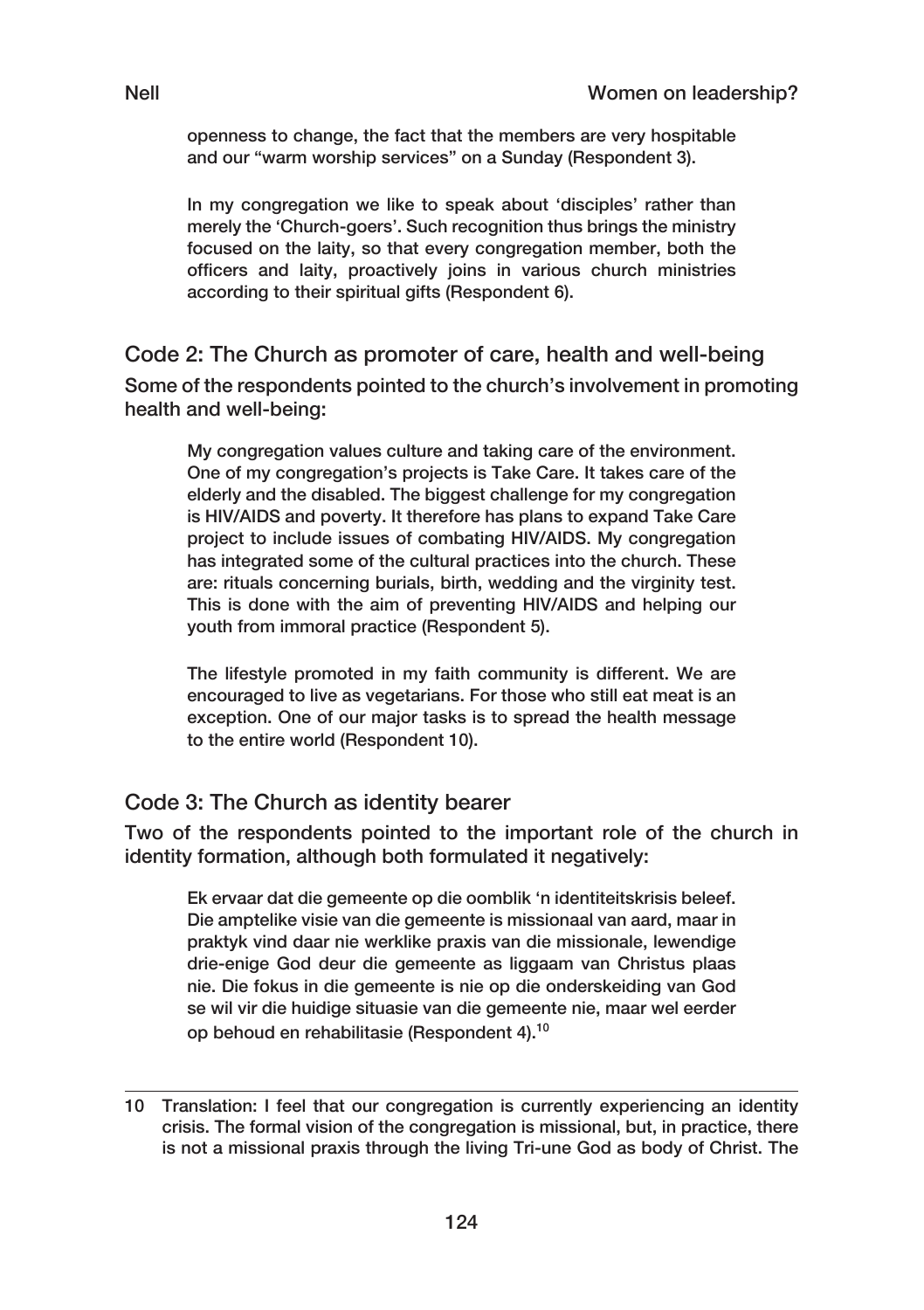Our style of worship is rather conservative compared to other communities of faith; even the singing is from hymnals with notes, while other Churches mainly sing choruses (Respondent 10).

### Question 6

When you think about the minister(s) and/or the Church Board, what would you say is the *image* of them in the community? Can you record an incident or experience to illustrate your thoughts? The following are the four most prominent codes that emerged from the analysis of the data, along with some examples:

#### Code 1: The minster as "respected, servant and comforter"

It is interesting to note how many of the respondents referred to essentialist and relational notions such as respect, service and comforting when reflecting on the leadership:

We have a new and young minister at our church – has only been in the community for just over a year, but I would say that he has a positive image in the community. He has been a wonderful source of comfort to many un-churched families in times of grief/death, which has resulted in many new members of the church. The traditional denominational churches are still being used for funerals, weddings and baptisms by many nominal Christians, and he has been very good at using these services as a way of drawing new congregants (Respondent 1).

The one word that pops up is "respected". Pertaining to our particular situation we have decided to be transparent in everything we do. Between me as chairperson and the scribe, we try to keep the members informed and up to date so that they hear it first-hand. There is also a sense of unity amongst the board and that counts in our favor (Respondent 3).

Wanneer ek egter na die leraar as individu kyk is daar wel 'n ander beeld wat uitstaan. Dit is die beeld van 'n man met baie groot hande wat op sy knieë voor die gemeente, tussen die kinders gaan sit om 'n boodskap aan hulle te bring, wat sy hande uitsteek en seën oor die kinders uitspreek, wat die gemeente kinders met die hand en op die naam groet op 'n Saterdag in die dorp. Dit is 'n beeld

focus of the congregation is not on the discernment of God's will for the current situation, but rather on maintenance and rehabilitation.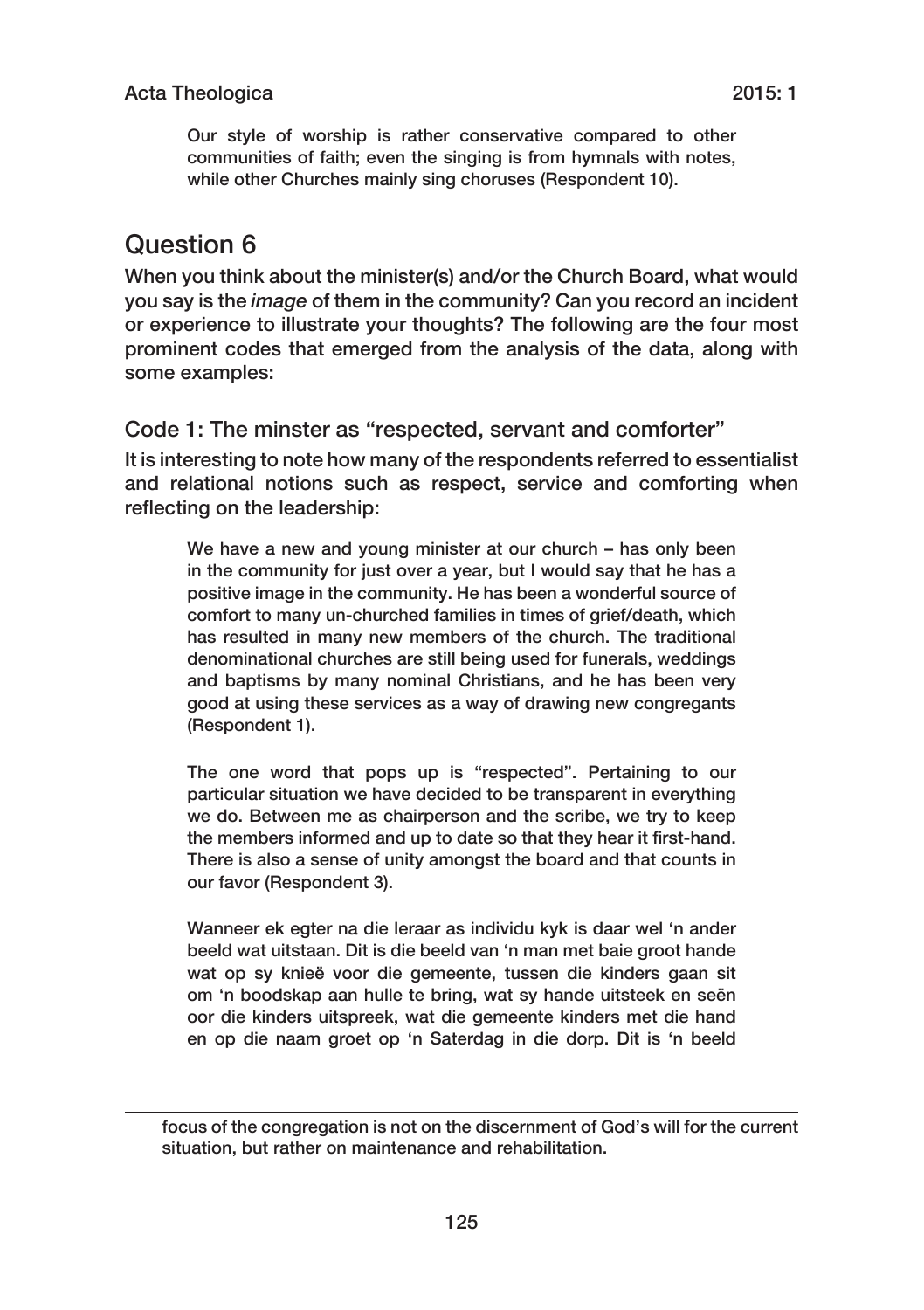van deernis en toeganklikheid, dit is 'n beeld van Jesus tussen die mense (Respondent 4).<sup>11</sup>

Minister is a God servant in that sense he/she presents God to the community as the servant, not a king, but the one who should serve the community because minister's duty is to render service to the community. In order for the community to see God, the minister should serve the congregation and also the community (Respondent 5).

Ministers are people that are put aside by God for his work (Respondent 10).

Code 2: The minister as "shepherd and prophet"

As could be expected, some Biblical images also appear in the data, again pointing to essentialist, but also critical perspectives:

For a minister, two images are overlapped in my mind: Shepherd and Prophet. While the former represents the dimension of loving care, saying, 'one flock under the one shepherd', the latter signifies the perspective of justice, urging, 'repentance and the reorientation of life.' The congregation, however, needs both images. One sense, the congregation wants to become 'sheep' under the peaceful protection of the shepherd. The other sense, they also long for the prophetic minister who is able to lead them until they become 'soldiers' of Christ (Respondent 6).

Code 3: The Church Board as "working behind the scene"

Some of the respondents referred to the work of the Church Board as not so obviously visible to the wider community, but working together, stressing relational notions of leadership:

I would have to say that the image of our Parish Council in the community would probably be non‑existent! In our church itself, many of the congregants would battle to name any of the Council members. Historically, an Anglican Parish Council is in charge of

<sup>11</sup> Translation: When I look at the minister as an individual, there is another image that comes to the fore. This is the image of a person with big hands standing on his knees in front of the congregation, sitting among the children to bring a message to them, strectching out his hands to bless them, greeting the children by hand and knowing their names when he sees them on Saturdays in town. This is the image of compassion and availability; it is an image of Jesus among the people.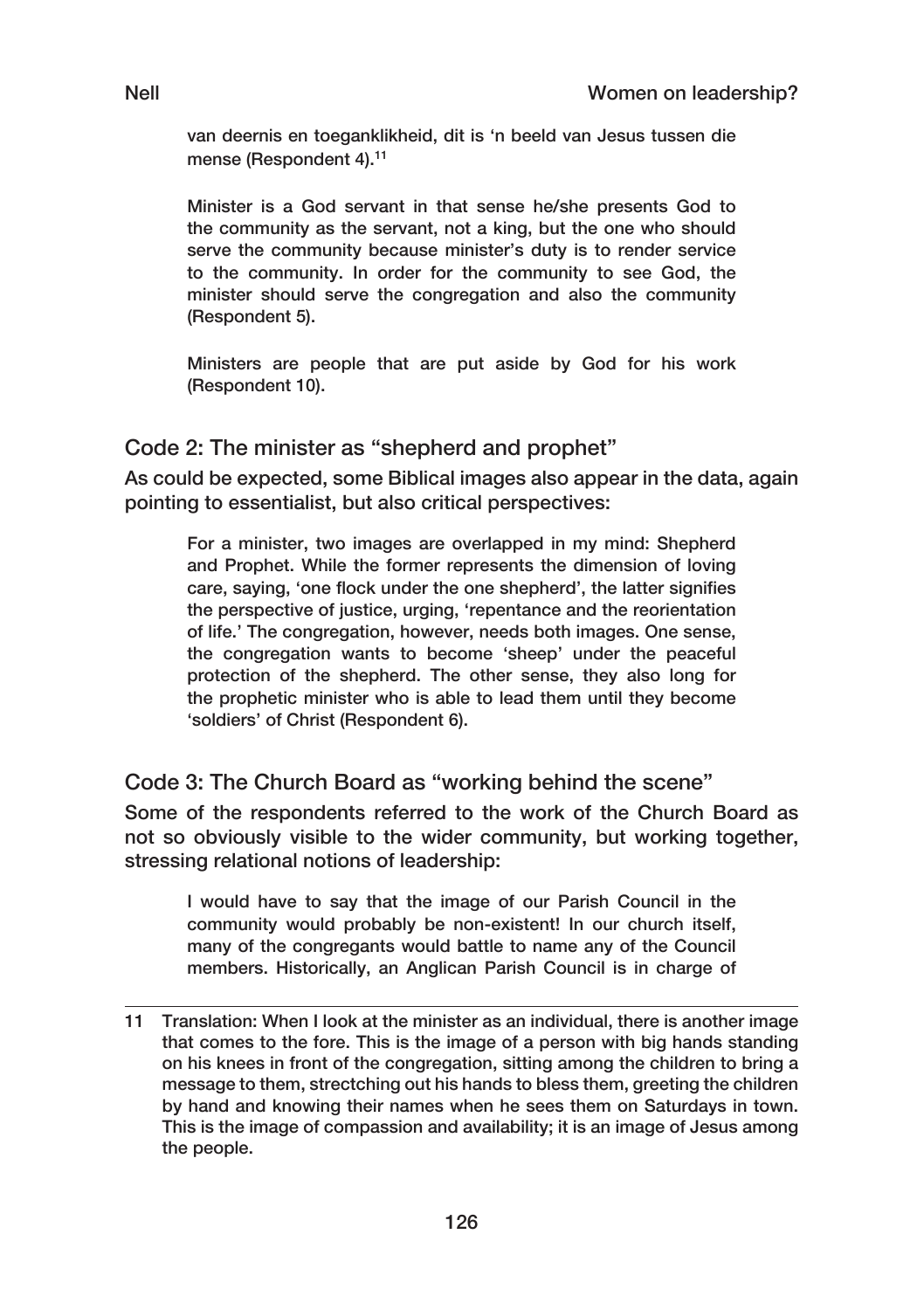overseeing the finances and administration of the local church – this role it probably does, but in a very quiet, behind the scenes manner. We do however, have committed Churchwardens, who meet weekly with the minister and who are probably more well-known in the community – a banker, an agricultural engineer and a DA ward councillor and have a wider influence within the community than the Parish Council itself (Respondent 1).

Ons Visiegroep is tans aan die beplan aan ons gemeente se missionale doelwitte, deelnemende eredienste, betekenisvolle verhoudingsgroepe en pastorale sorg (Respondent 2).12

There is also a sense of unity amongst the board and that counts in our favour (Respondent 3).

Members of the congregation and the board of management are from the community; they are there to serve the church and also represent their community. They know what is going on in the community; that can help a minister work together with them to serve the community and communicate with them (Respondent 5).

Code 4: The leadership is "hierarchical, naïve and out of touch" Some of the respondents described the Church Board as distant, hierarchical, naïve and out of touch:

Die beeld van die ouderlinge en diakens in ons kerk wat in hul swart en wit klere met wit in afsondering voor in die kerk sit, spreek van die ou, konvensionele, ontoeganklike hiërargiese sisteem binne die kerk (Respondent 4).13

I would say that they are generally considered to be godly and hard-working people. However, in complete frankness, I believe that in the faith community, as well as the community outside the church, they are often considered to be naïve and out of touch with culture (Respondent 7).

<sup>12</sup> Translation: Our vision group is currently planning our congregation's missional purpose, participating worship services, meaningful relational groups and pastoral care.

<sup>13</sup> Translation: The image of the elders and deacons in our congregation, sitting in their black and white clothes isolated from the rest in the front pews of the church, tells a story of an old, conventional, unapproachable and hierarchical system in the church.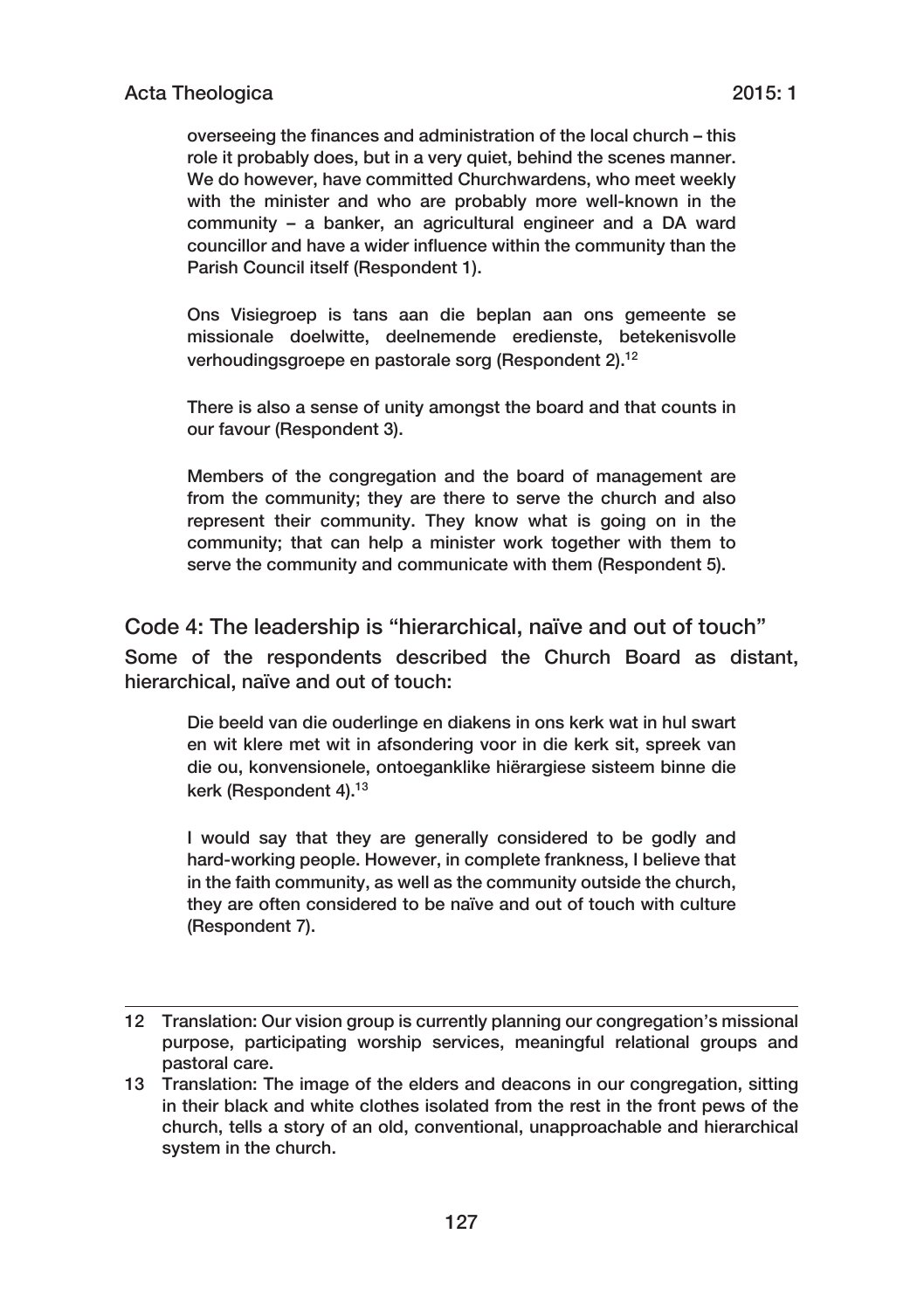Since our new rector arrived just over a year ago, great changes have taken place. The church council [had] consisted of people from the "main" church who had held the position for many years and they "ruled". The communities in the "township churches" were largely ignored or at best treated somewhat paternalistically. Under his leadership the composition of the parish council has changed to give equal representation to all three congregations. He is striving to unify the church (Respondent 8).

### 7. INTERPRETATION OF THE DATA

The interpretation of the analysed data is related to the research questions (Mason 2002:183‑187). The following two research questions directed the research in this article. With regard to religious leadership, what does one learn from these women students that are *unique* to their communities. What are the *most important images* on leadership they use? The different aspects pertaining to the uniqueness of faith communities and images of leadership became categories in the analysis of the interview data.

#### 7.1 Different perspectives on the uniqueness of faith communities

In this article, the findings relating to "What makes your congregation unique?" clearly support the notion that some interesting perspectives could be found in the "self-categorization" (SIT) of the respondents. It is clear that the faith communities, to which these students belong, play a very important role in terms of promoting care, health and well-being. In addition, if one links this role with the important emphasis on community development, one understands why authors such as Swart, Nieman and Erasmus point to the enormous role that Faith‑Based Organizations (FBOs) play in social and community development (Swart *et al.* 2010). The social capital generated through communities of faith cannot be underestimated.

The majority of the respondents described their faith communities as a place that is open to all and that the opportunity is there for all to participate in the activities and in leadership roles. Words such as "warm worship services", "involvement in the community", "hospitable members", "disciples", "spiritual gifts" all emphasise essentialist and relational notions of leadership. In line with the previous comment, some of the respondents also pointed to the church as promoter of care, health and well-being, as they care for the elderly and the disabled. The problem and challenge of HIV/AIDS was also addressed.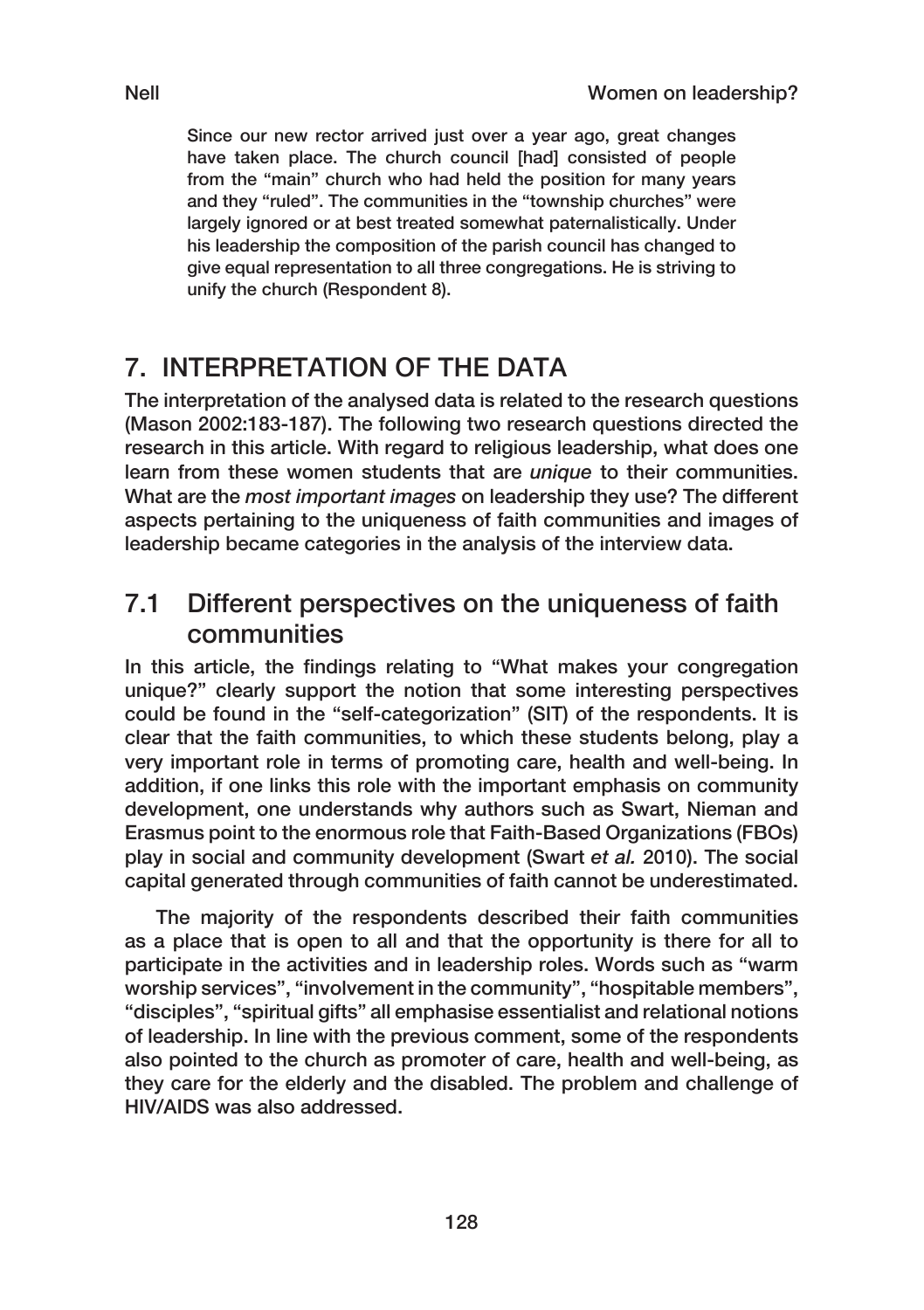One respondent experienced her congregation as a place where they are struggling with their identity. She experiences something of a discrepancy between what is projected as the vision of the congregation and the real praxis of the faith community. She finds that the focus is more on maintenance than on trying to discern the work of the Triune God. This is a good example of more constructionist and critical notions towards identity and leadership. However, it is the only example of these notions among the respondents.

### 7.2 Tensions of multiple leadership images

I assumed that, in the data related to the "image of the leader", I would find several references to the traits and behaviours concerning the person and identity of the leader, named "essentialist theories". Although there were references to concepts of power and authority (hierarchy), it was surprising to note that concepts related to "relational theories" were more frequent in the data. As far as images of the leader as "comforter and servant" are concerned, it was interesting to observe how the image of leadership in service of the community was emphasised. Concepts related to "constructionist theories" and "critical theories" did not really feature in the data.

### 7.3 Constructing (new) identities for women in positions of leadership

In conclusion, the following common themes can be identified as part of constructing new identities for women who aspire to participate in religious leadership.

- *Leadership and respect*: The data shows convincingly that the "calling" of the leader and being respected for that is an important aspect of taking up the leadership role in these communities.
- *Leadership and relations*: The importance in the data of fellowship, the experience of "belonging", taking care of each other, especially the elderly and the disabled, all point to the central importance of relations.
- *Leadership and service*: The realisation that leadership is not, in the first instance, self-serving, but in service of others (the community) was very prominent in the data. Theories on "servant leadership" can help further explore identity construction in this regard, although some people have reservations about and even resist using this concept.14

<sup>14</sup> Many view the concept of *servant leadership* (especially in Africa) as very taboo. *Servant leadership* theory has not had the same reception as it did in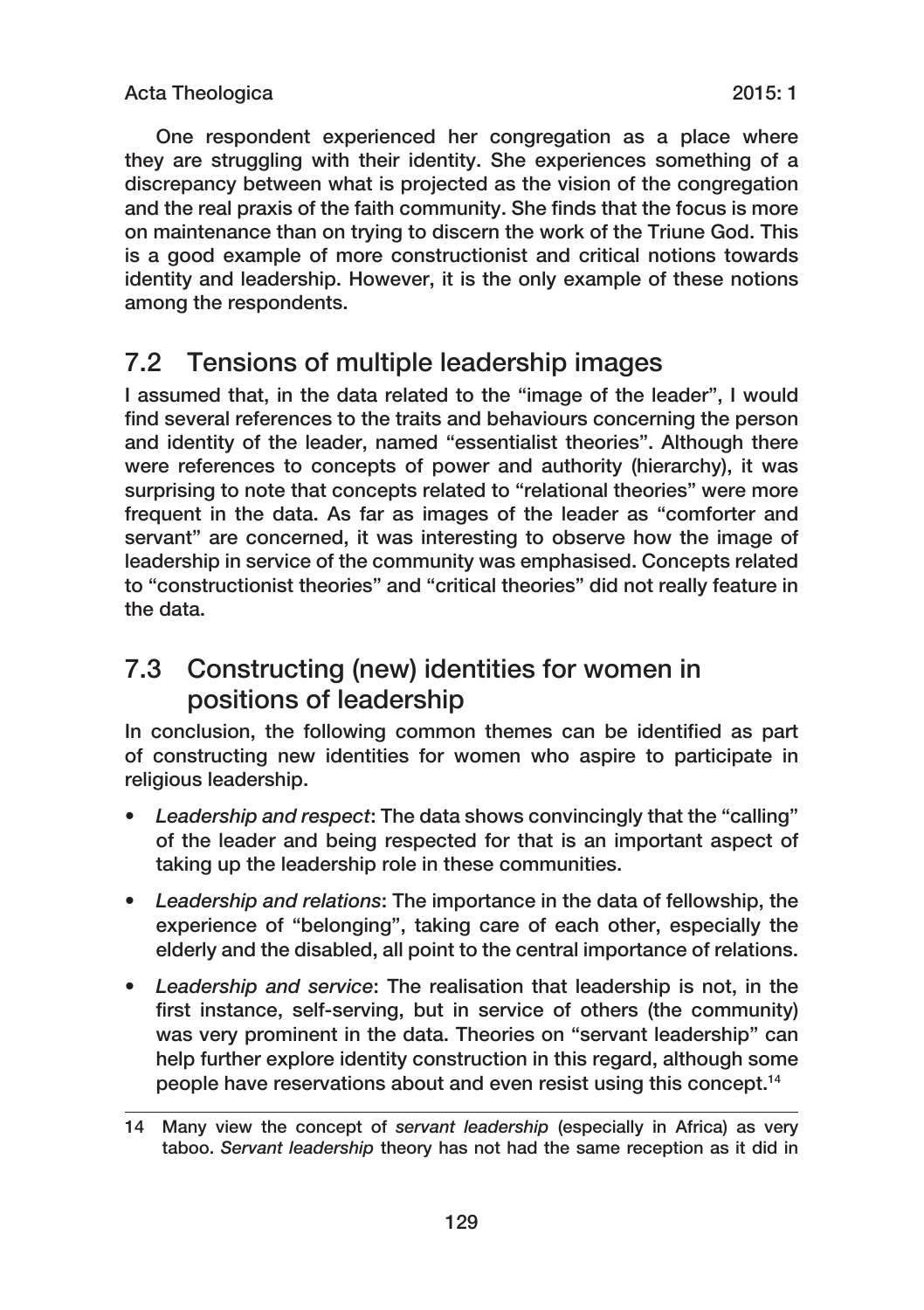- *Leadership and gender‑studies in the curriculum of the Postgraduate Diploma*: The fact that only two respondents referred to aspects of hierarchy, naivety and being out of touch with culture can be interpreted in different ways:
- *The role of the lecturer/researchers*: The way in which the questions were put, might not have evoked any reference to power, patriarchy and hierarchy. They might have anticipated what the lecturer was looking for and what would please him to participate in a conversation about the research field.15
- *The material read in preparation for the conversation*: The prescribed work (Hendriks 2004) might not have referred to the specific problem of patriarchy. He does, however, refer to the problem of hierarchy and clericalism (Hendriks 2004:14).
- *The lack of students' critical thinking capabilities*: The students might not yet have been trained in critical thinking skills, accepting the material prescribed by the lecturers as the "truth" and trying to memorise the content in order to pass the examination.

Although one or more of these arguments might help understand some of the students' responses, the absence of any references to gender inequalities (patriarchy), the leadership labyrinth and inculturation, implies that a great deal still needs to be done concerning more critical and constructive thinking with regard to the curriculum of this specific programme.<sup>16</sup>

A good example of the way in which it could be done, albeit on a lower level of complexity (HQF – level 8), is the way that first Denise

- 15 Ethical clearance for this research was obtained from the Research Committee of the Faculty of Theology. It was classified as low‑risk research because of the nature of the research.
- 16 Although questions were asked about the curriculum *per se*, it is assumed that the programme should alter the students' perceptions, but that the intended outcomes of the programme may be different? The findings may suggest that women view leadership relationally. This might point to the way in which women value certain qualities in leaders. This also ties in with the self-categorisation section of identity theory discussed earlier.

the West. According to Kretzschmar (2002:47), the term *servant* can be very confusing for many Africans, because it carries with it a great deal of negative connotations. The word *servant* has often been associated with the word *slave*. So, not only does the word *slave* represent very negative memories, it also does not suit a culture that esteems powerful leaders. Therefore, many Christians in Africa can find it hard to accept the concept of *servant leadership*, especially when it runs against the grain of their own culture. This becomes another factor perpetuating the *Christian leadership* crisis in Africa.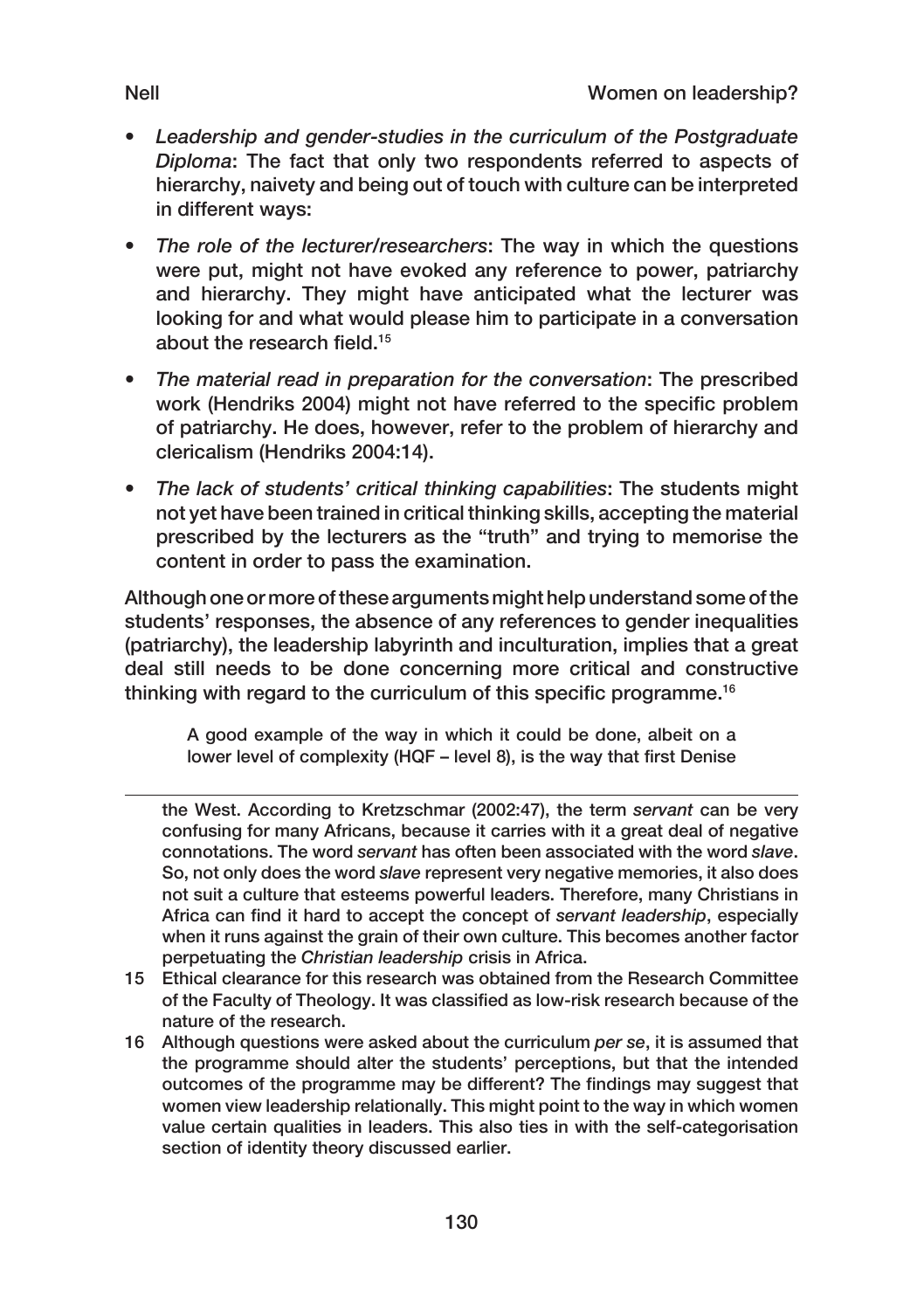Ackermann and for the past three years, Julie Claassens, developed a module on "Gender, Culture and Scripture" as part of the Masters of Divinity in the Faculty of Theology, Stellenbosch University. Claassens (2012:147‑158) wrote a chapter *Teaching gender at Stellenbosch University* in the book *Men in the pulpit, Women in the pew? Addressing gender inequality in Africa* (Hendriks et al 2012), in which she gives a detailed description of the way that she goes about teaching the course.

#### 8. CONCLUSION

Women aspiring to become religious leaders within the African context remain a complex phenomenon. Although different perspectives of religious leadership in Africa were identified, concepts on religious leadership in Africa still need more clarification. Some unique features were, however, discovered. Bolden and Kirk (2009) are of the opinion that greater attention should be paid to understanding the leadership discourse that shapes African identities and moves African people to action. With the help of categories of leadership theories, different leadership perspectives, SIT and some (more) empirical work, I hope to contribute to the discourse on women in religious leadership in African contexts, specifically in the way it might help highlight the desperate need for the transformation of women leadership identities that have to take place in the African context.

#### **BIBLIOGRAPHY**

#### Bolden, R. & Kirk, P.

2009. African leadership: Surfacing new understandings through leadership development. *International Journal of Cross Cultural Management* 9(1):69‑86.

#### Bosch, D.J.

1991. *Transforming mission: Paradigm shifts in theology of mission*. Maryknoll, NY: Orbis Books.

Castells, M.

1997. *The power of identity: The information age: Economy, society and culture. Vol. II.* Oxford: Blackwell Publishing.

Claassens, J.

2012. Teaching gender at Stellenbosch University. In: H.J. Hendriks, E. Mouton, L. Hansen & E. Le Roux, *Men in the pulpit, women in the pew?* (Stellenbosch: Sun Press), pp. 131‑146.

#### Creswell, J.W.

2005. *Educational research: Planning, conducting, and evaluating quantitative and qualitative research*. Upper Saddle River, NJ: Pearson Merrill Prentice Hall.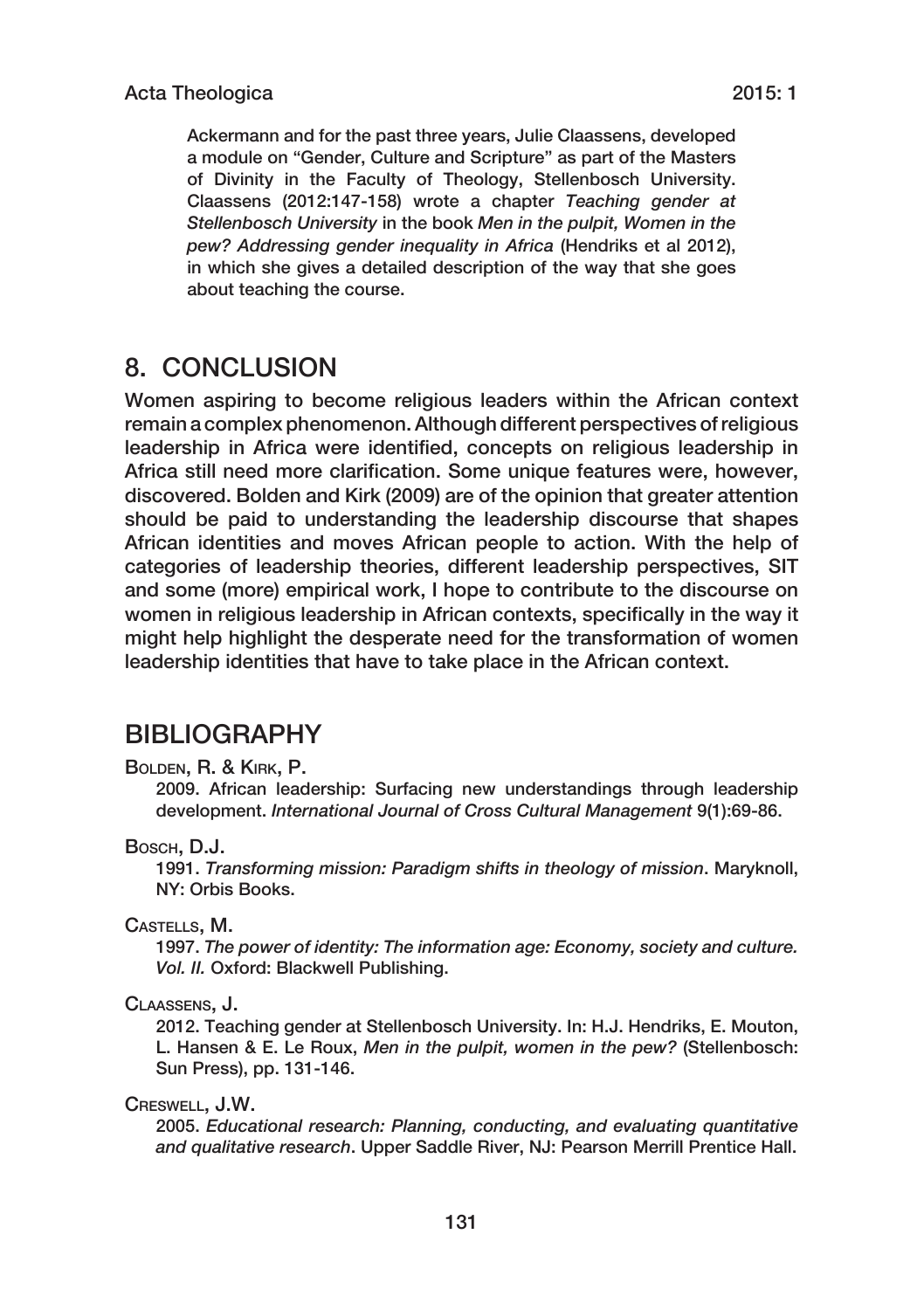#### **GIVEN, L. M. (ED.)**

2008. *The Sage encyclopedia of qualitative research methods*. Thousand Oaks, CA: Sage.

#### Haslam, S.A., Reicher, S. & Platow, M.

2011. *The new psychology of leadership: Identity, influence, and power*. Town, Sussex: Psychology Press.

#### Hendriks, H.J.

2004. *Studying congregations in Africa*. Wellington: Lux Verbi.

#### Henning, E., Van Rensburg, W. & Smit, B.

2004. *Finding your way in qualitative research.* Pretoria: Van Schaik.

#### Jinkins, M.

2012. Religious leadership. In: Miller‑McLemore (ed.), *Wiley‑Blackwell companion to practical theology* (Oxford: Wiley‑Blackwell), pp. 308‑317.

#### Kobia, S.

2003. *The courage to hope: The roots for a new vision and the calling of the Church in Africa*. Geneva: World Council of Churches.

2006. *Called to the one hope: A new ecumenical epoch*. Geneva: World Council of Churches.

#### Kretzschmar, L.

2002. Authentic Christian leadership and spiritual formation in Africa. *Journal of Theology of Southern Africa* 113:41‑60.

#### Mason, J.

2002. *Qualitative researching*. London: Sage.

#### Northouse, P.G.

2010. *Leadership: Theory and practice.* 5th ed*.* London: Sage.

#### Phiri, I.A.

1992. African women in religion and culture: Chewa women in the Nkhoma Synod of The Church of Central Africa Presbyterian. Doctoral Thesis: University of Cape Town.

1997. *Women, presbyterian and patriarchy: Religious experiences of Chewa women in Central Malawi*. Blantyre: Assemblies of God Press.

2009. Major challenges for African women in theological education (1989‑2008). *International Review of Mission* 98(1):105‑119.

#### Swart, I., Rocher, H., Green, S. & Erasmus, J.

2010. *Religion and social development in post‑apartheid South Africa: Perspectives for critical engagement*. Stellenbosch: Sun Press.